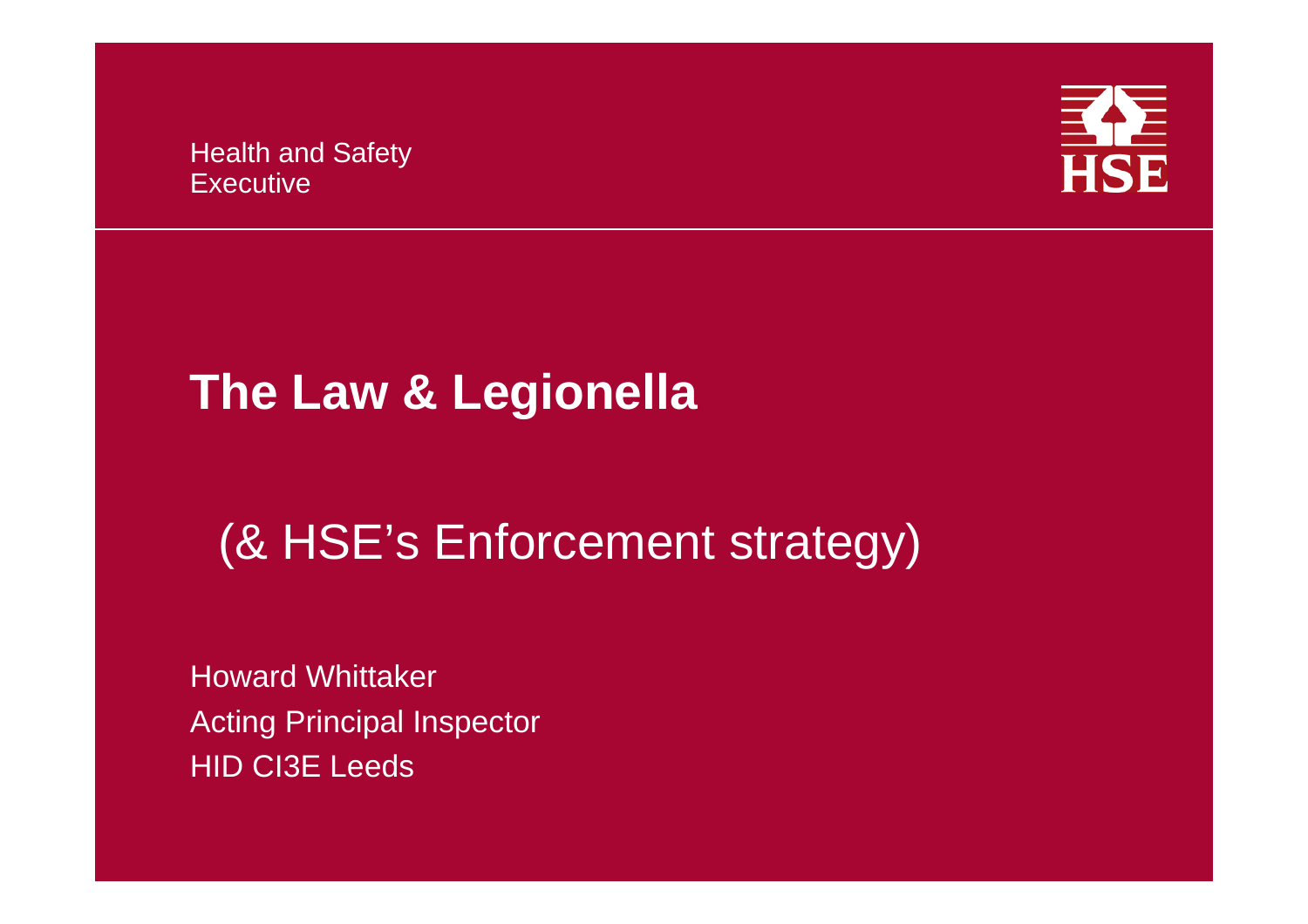

• No specific law relating to control of legionella (e.g. compared with asbestos & lead)

• Overarching obligations under Sections 2 & 3 Health & Safety at Work Act etc 1974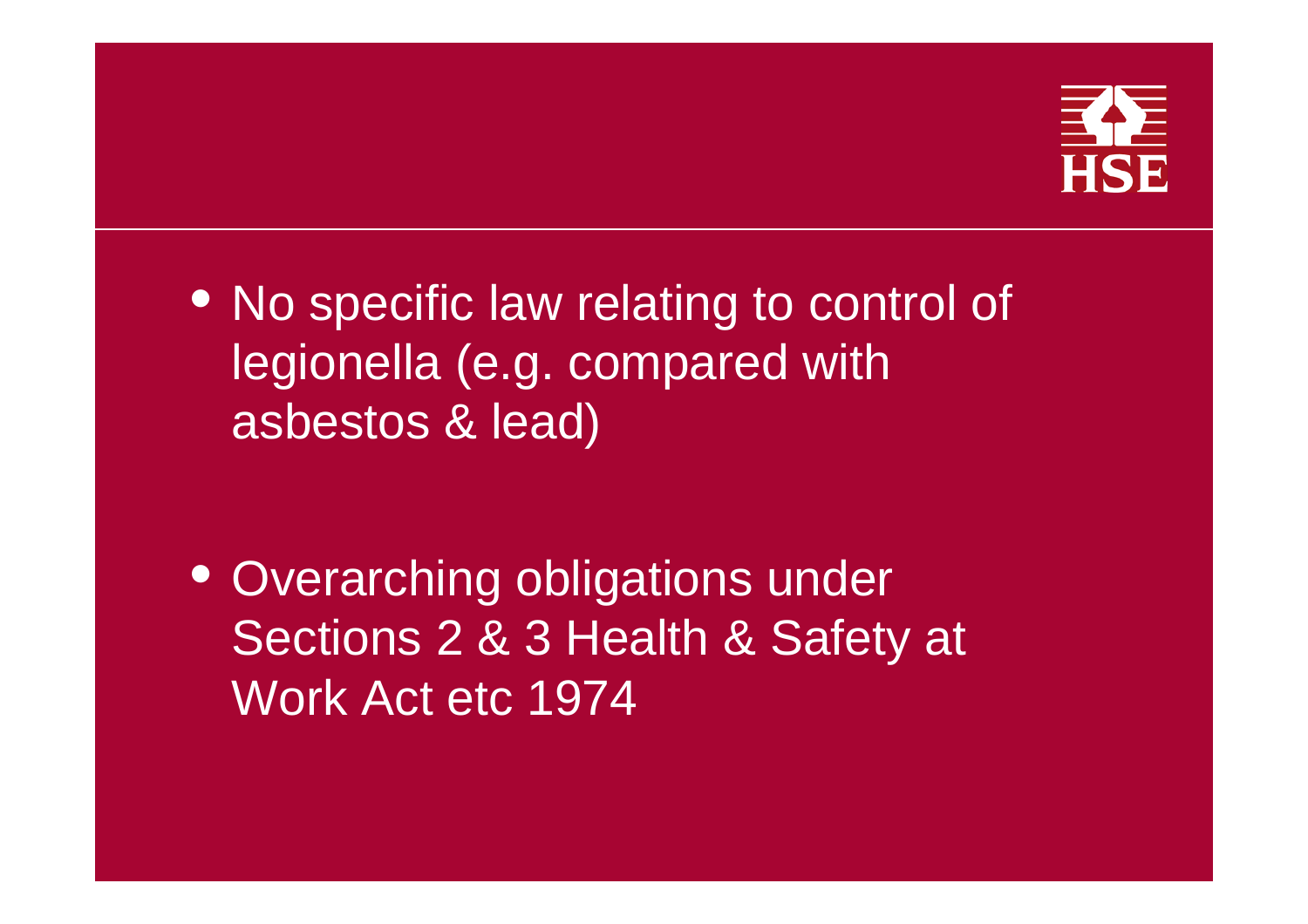

- HSWA qualified by "so far as is reasonably practicable"
- S3 Decided case R v Board of Trustees of the Science Museum 1993
- Pivotal in support of approach taken in ACOP & L8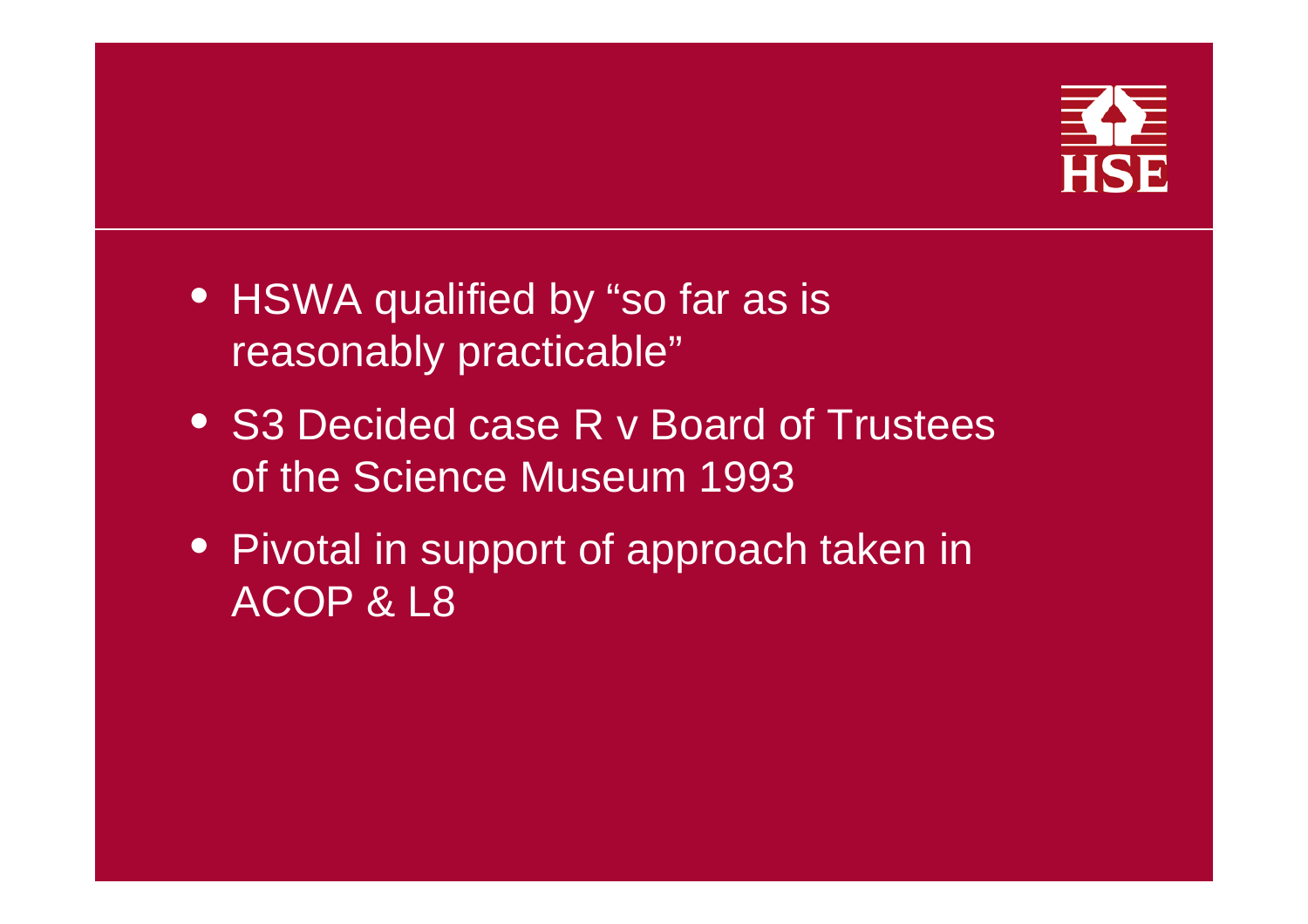### **Science Museum Case**



- Defence submitted that no actual risk to public health had been proved
- Trial judge directed that :-
	- Did not need to prove that MoP had inhaled legionella bacteria
	- en al control de la control de  $-$  Did not need to prove that the  $\overline{\phantom{a}}$ legionella bacteria was present out with the building
	- en al control de la control de - Sufficient to prove that there had been **a risk of** it being there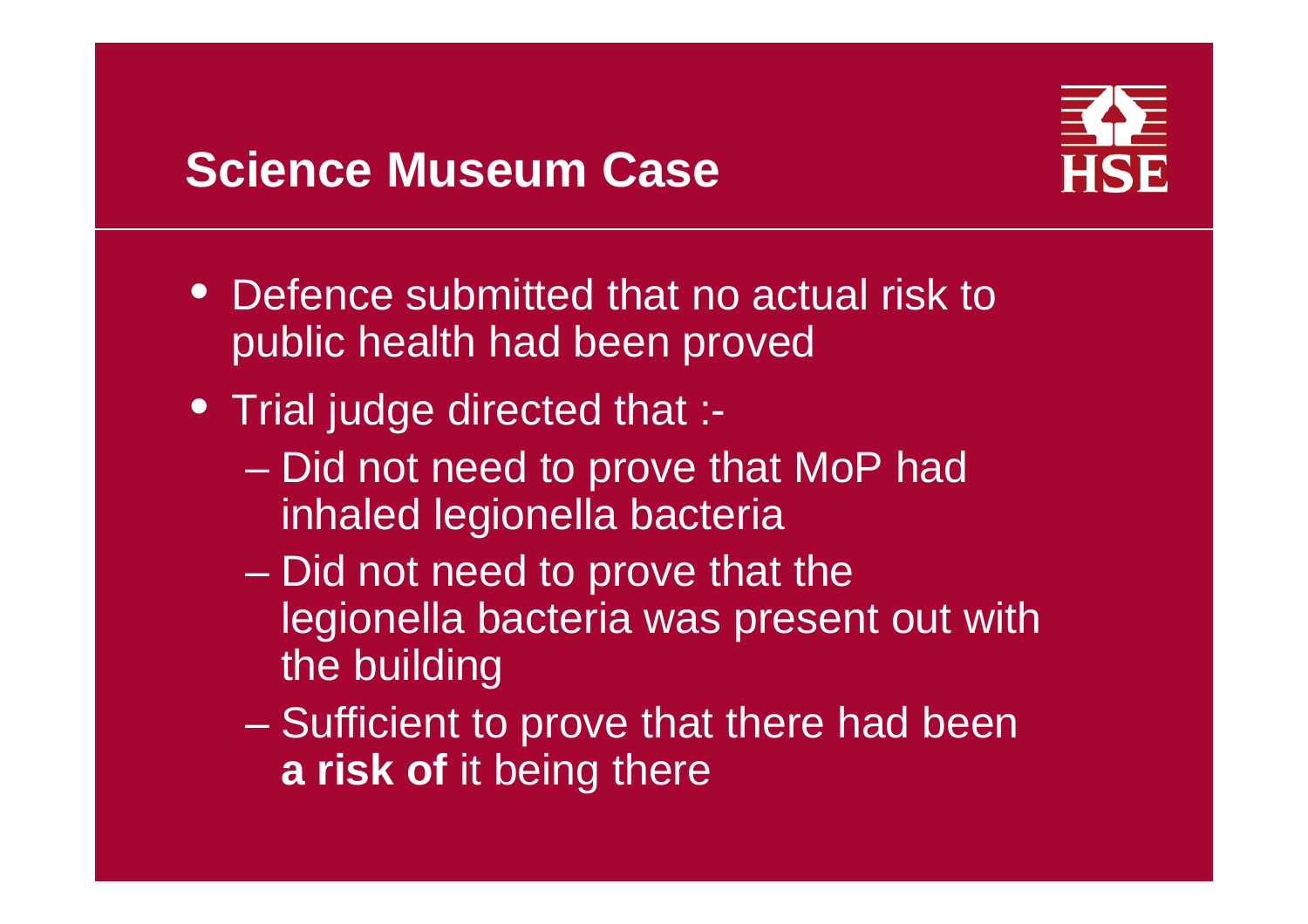#### **Notification to LA of operational cooling tower**



- Notification of Cooling Towers and Evaporative Condensers Regulations 1992
- Regulation 3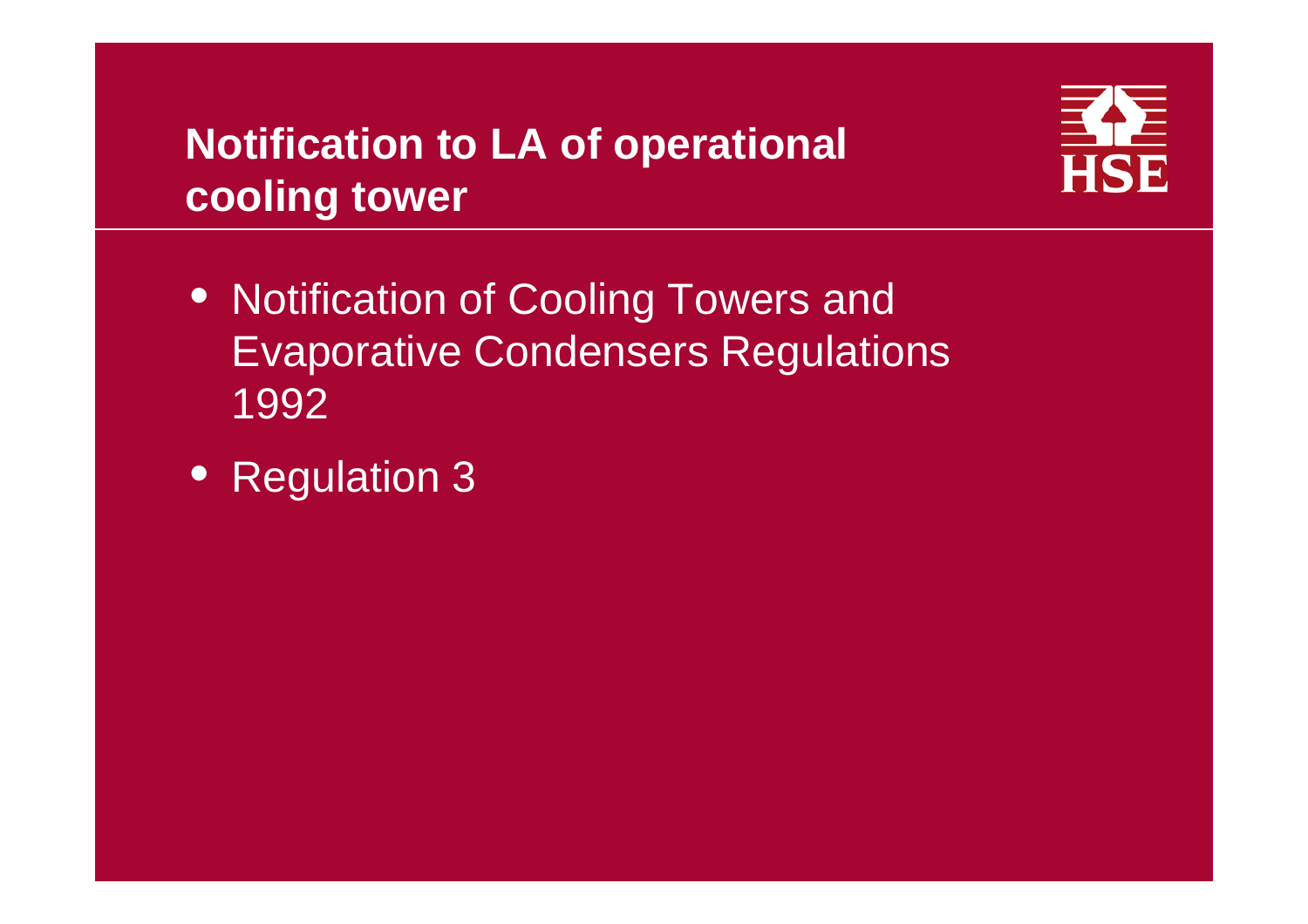### **Regulations**



• More specific requirements contained in Control of Substances Hazardous to Health Regulations 2002 (notably Regs. 6, 7, & 12)

• Management of Health & Safety at Work Regulations 1999 (Regulation 5)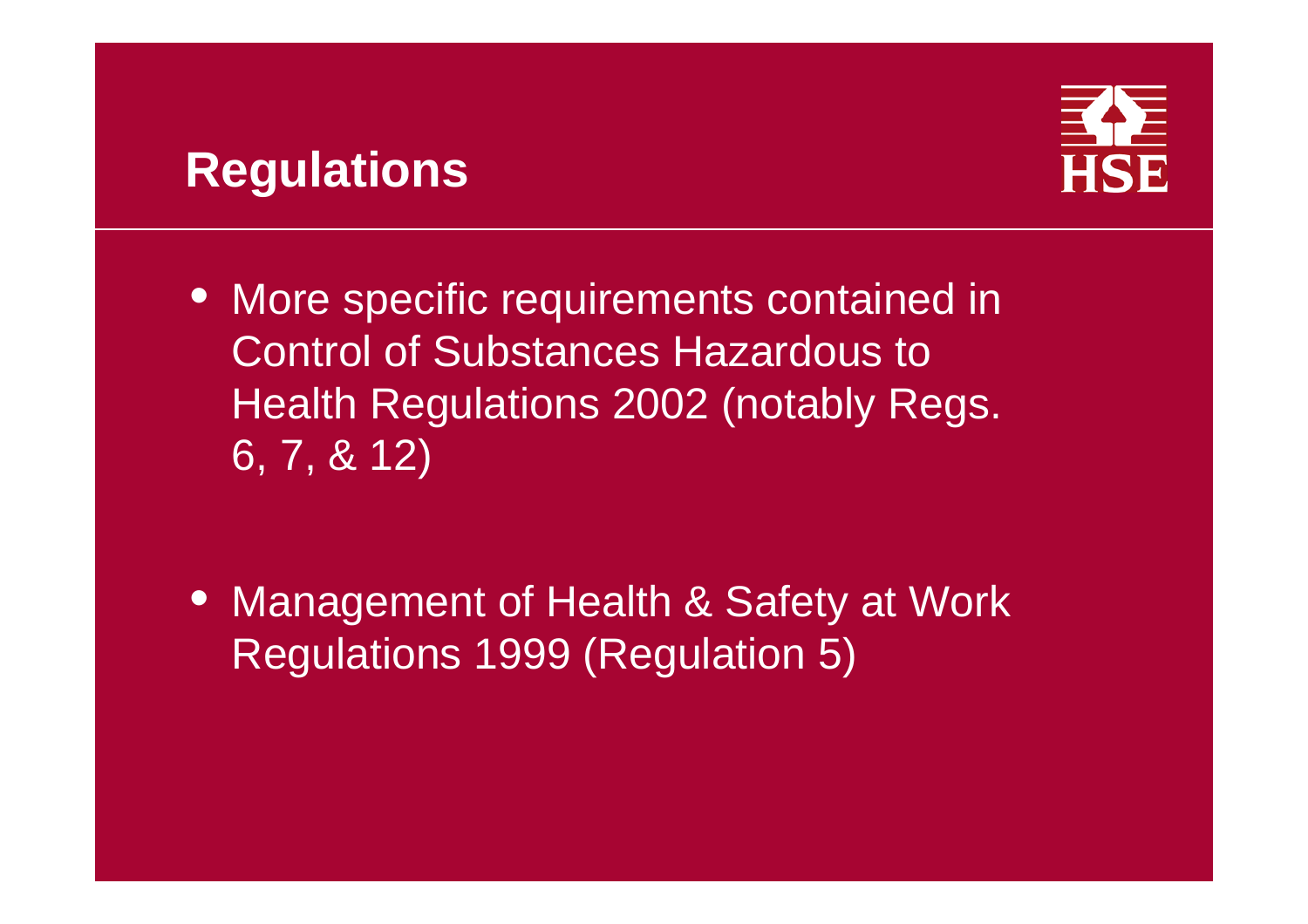### **COSHH**



- Regulations 6 & 7– Suitable & sufficient risk assessment/control hierarchy
	- –– Identify sources of legionella
	- –– Define measures necessary to prevent exposure (i.e. eliminate)
	- or, if not reasonably practicable
	- Define the means of control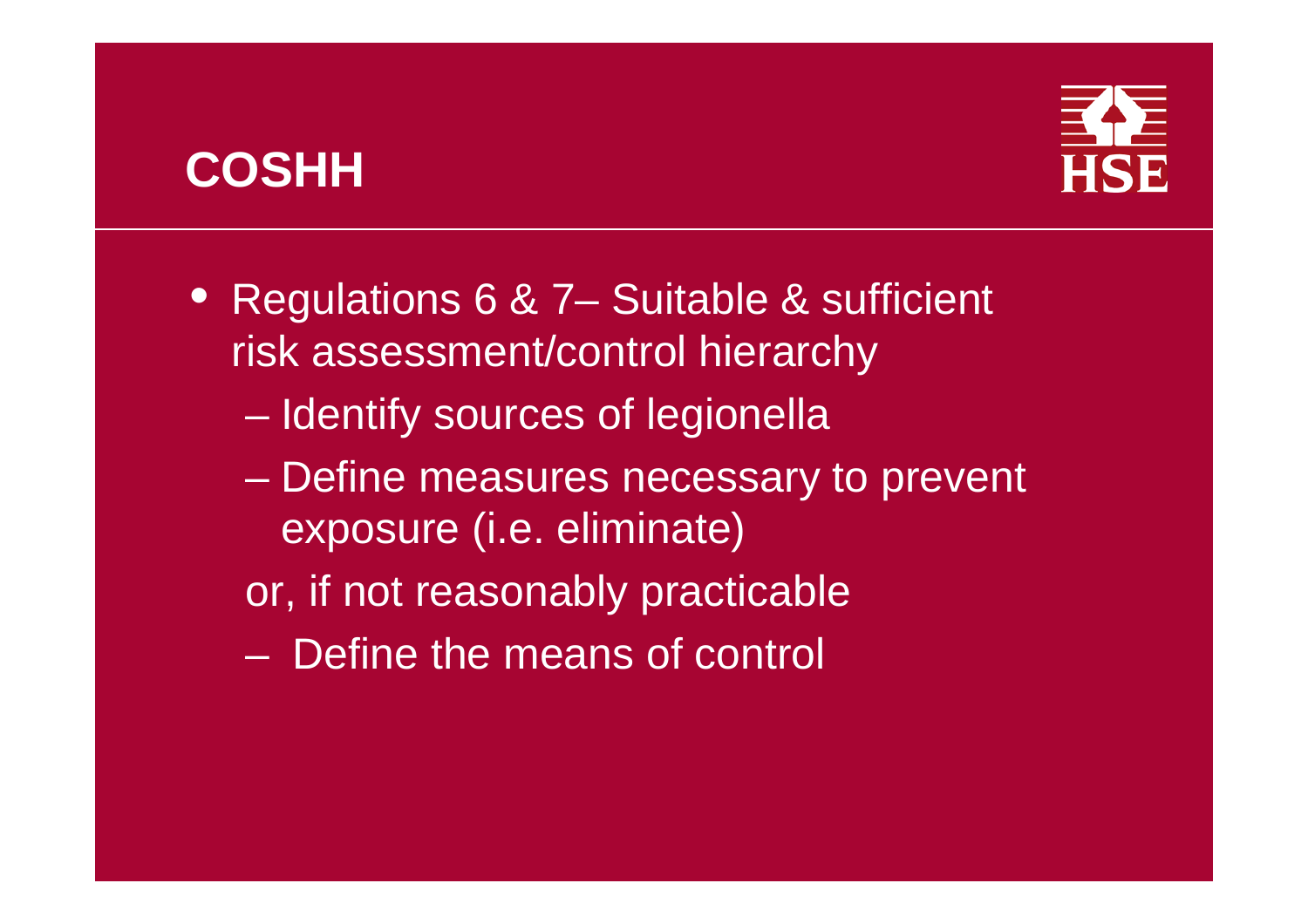

- COSHH Reg 12
- Information, instruction and training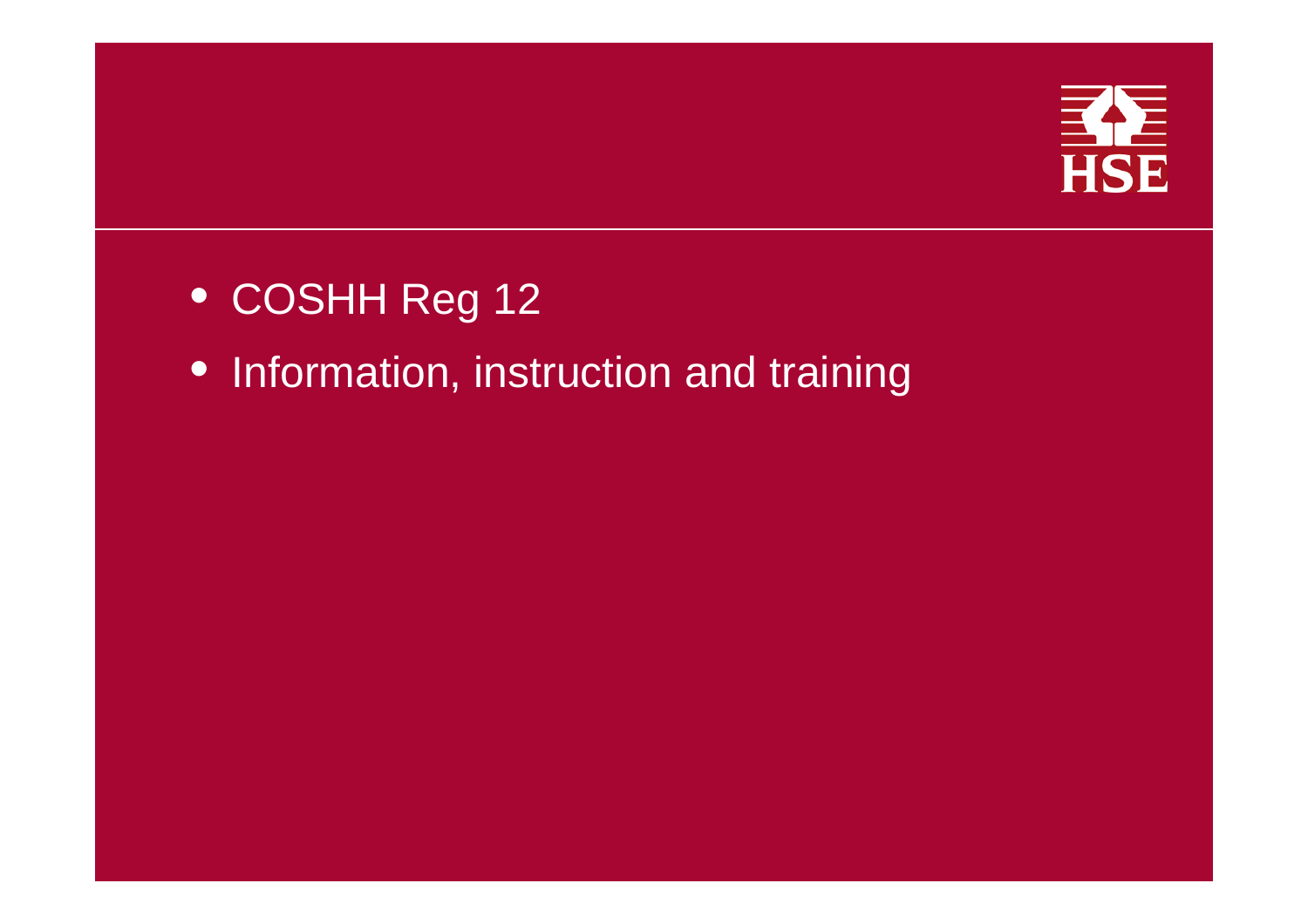### **MHSWR 1999 Regs 5 & 7**



 $\bullet$ Who carries out the assessment?

- Duty holder is required to appoint a responsible person who assumes day-to-day managerial responsibility.

 External support can be enlisted (duty holder must make reasonable checks to ensure competence of person appointed)

-Code of Conduct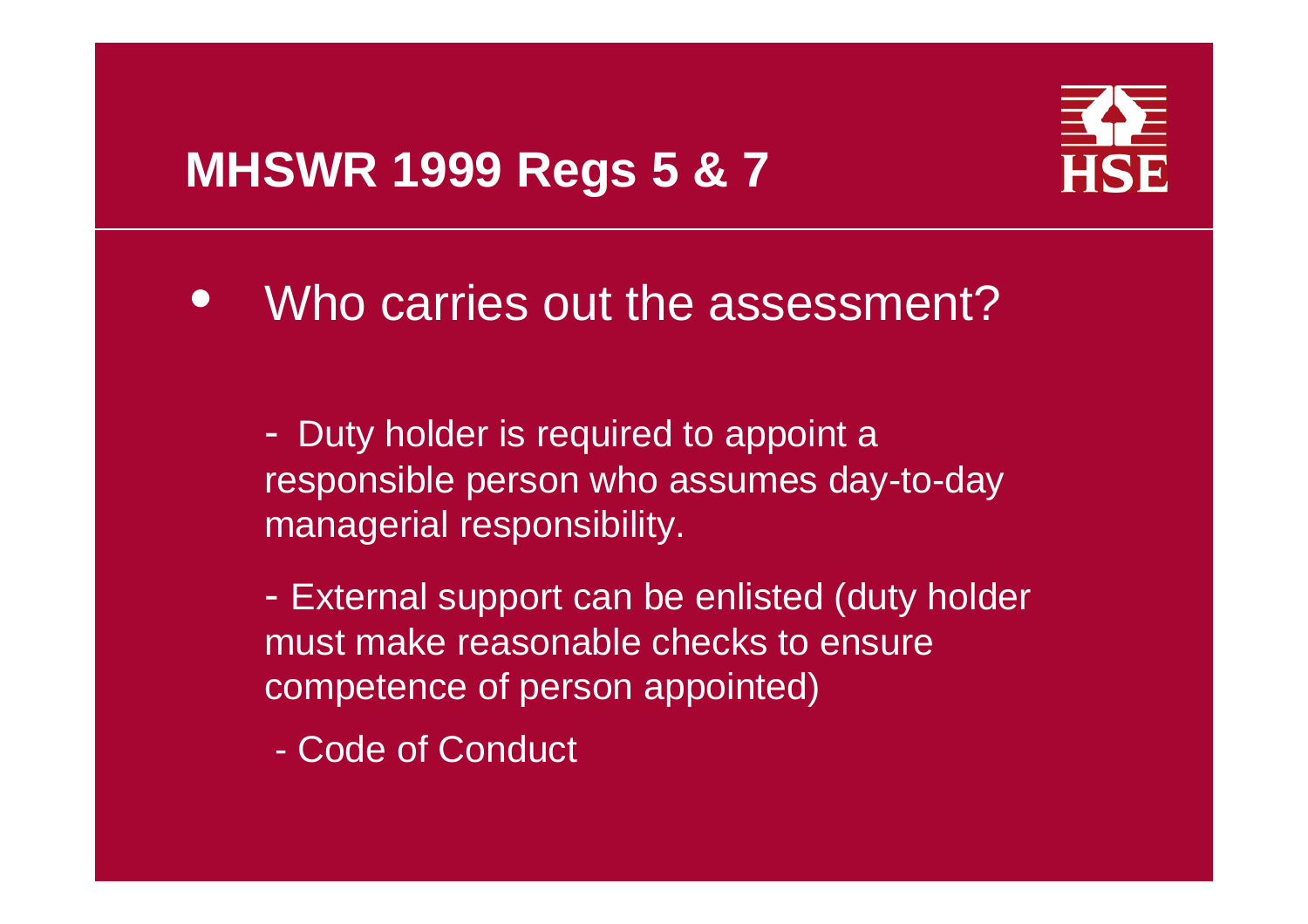

- Despite the absence of a prescriptive legal framework specifically for legionella, practical advice & guidance to assist you in demonstrating compliance is contained in:
	- "The control of legionella bacteria in water systems – Approved Code of Practice & Guidance" L8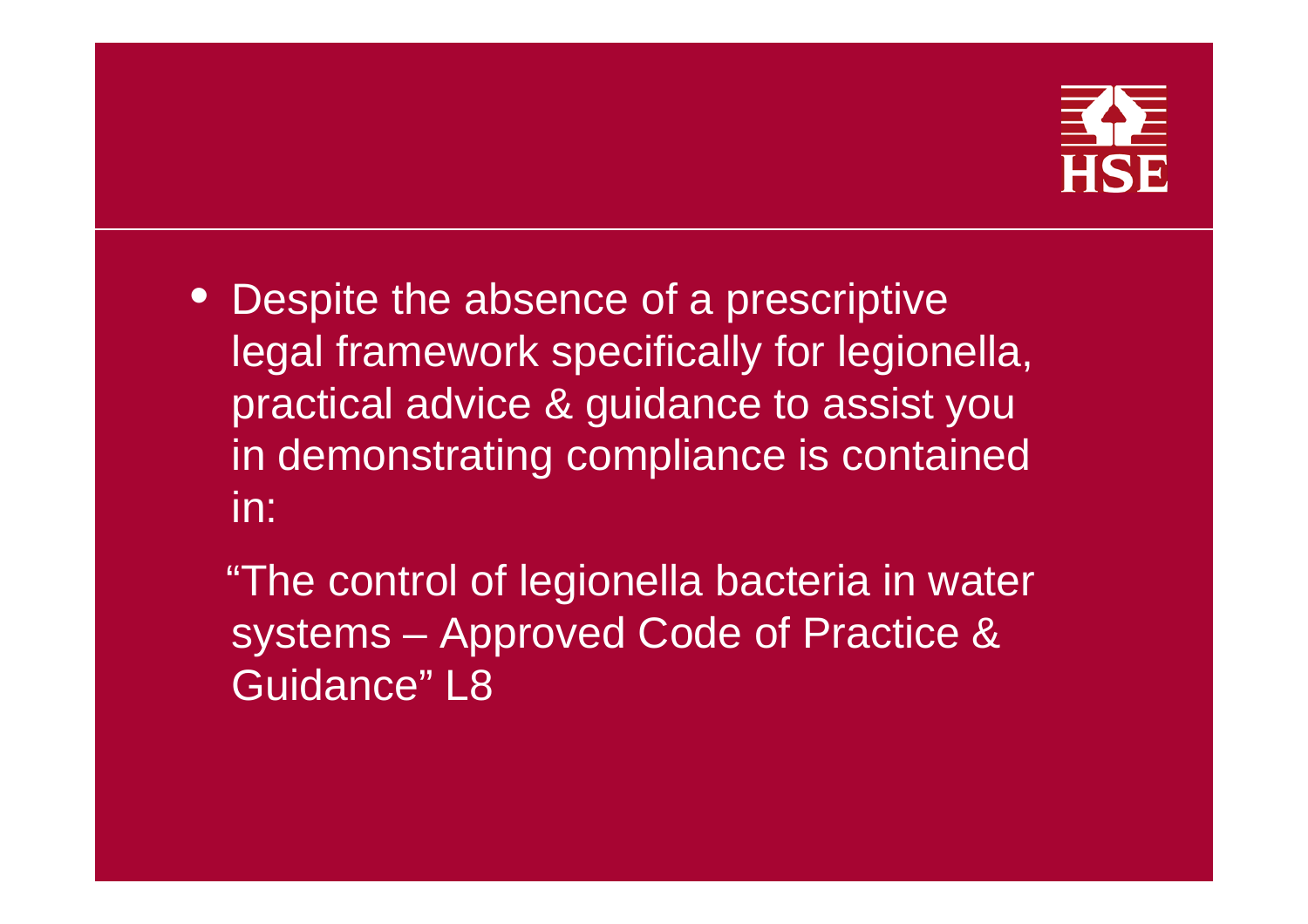### **L8 ACOP**



- Approved by the HSC
- Advice on how to comply with COSHH
- Special legal status
- In court, failure to follow the ACOP puts the onus on the defendant to prove compliance with COSHH in some other equally effective way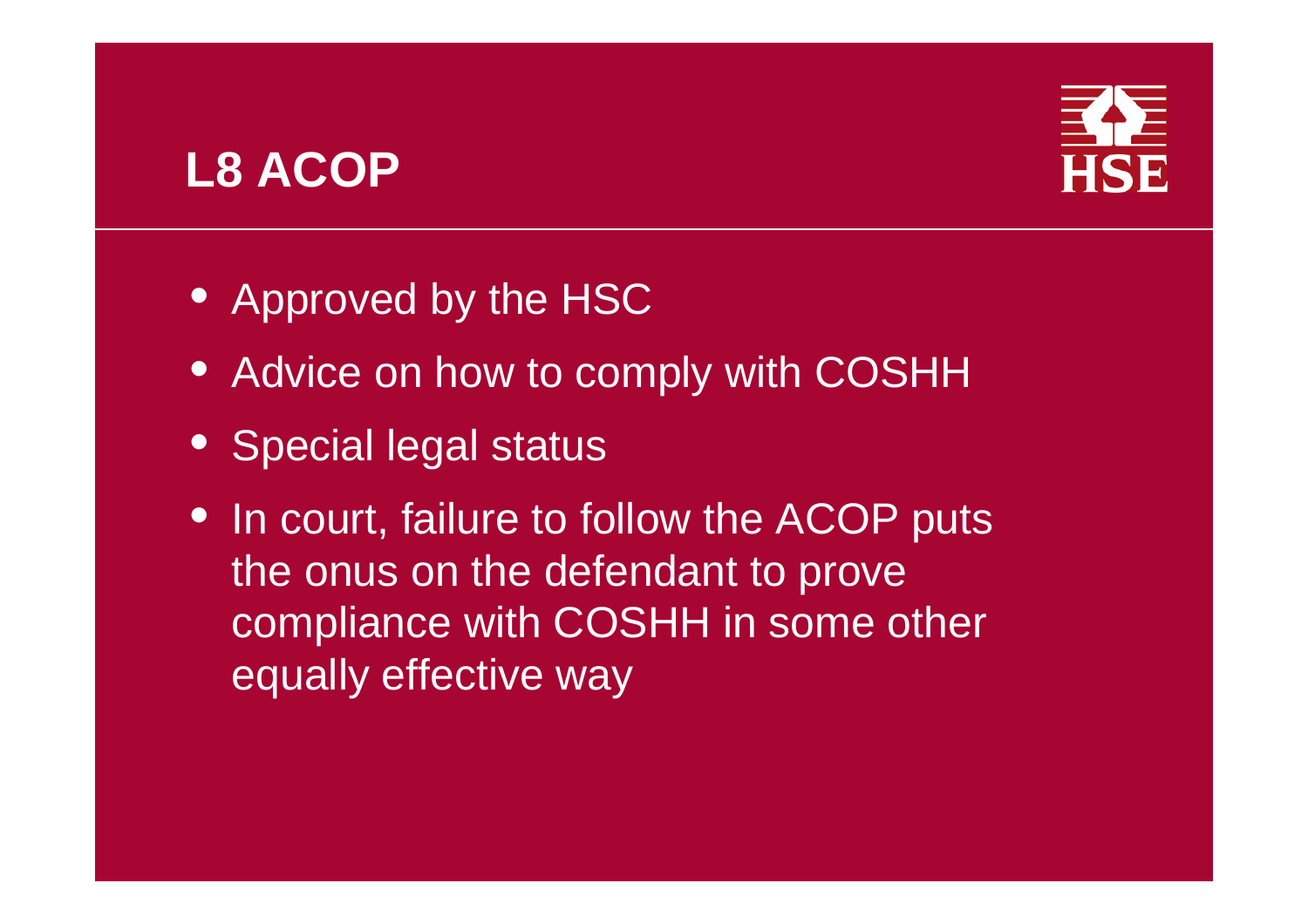### **Management of Change**



- Embedded in the COMAH Regs
- Non COMAH sites might well appreciate what it can offer
- Duties under MHSWR Reg 3
- Annual checks & review of risk assessment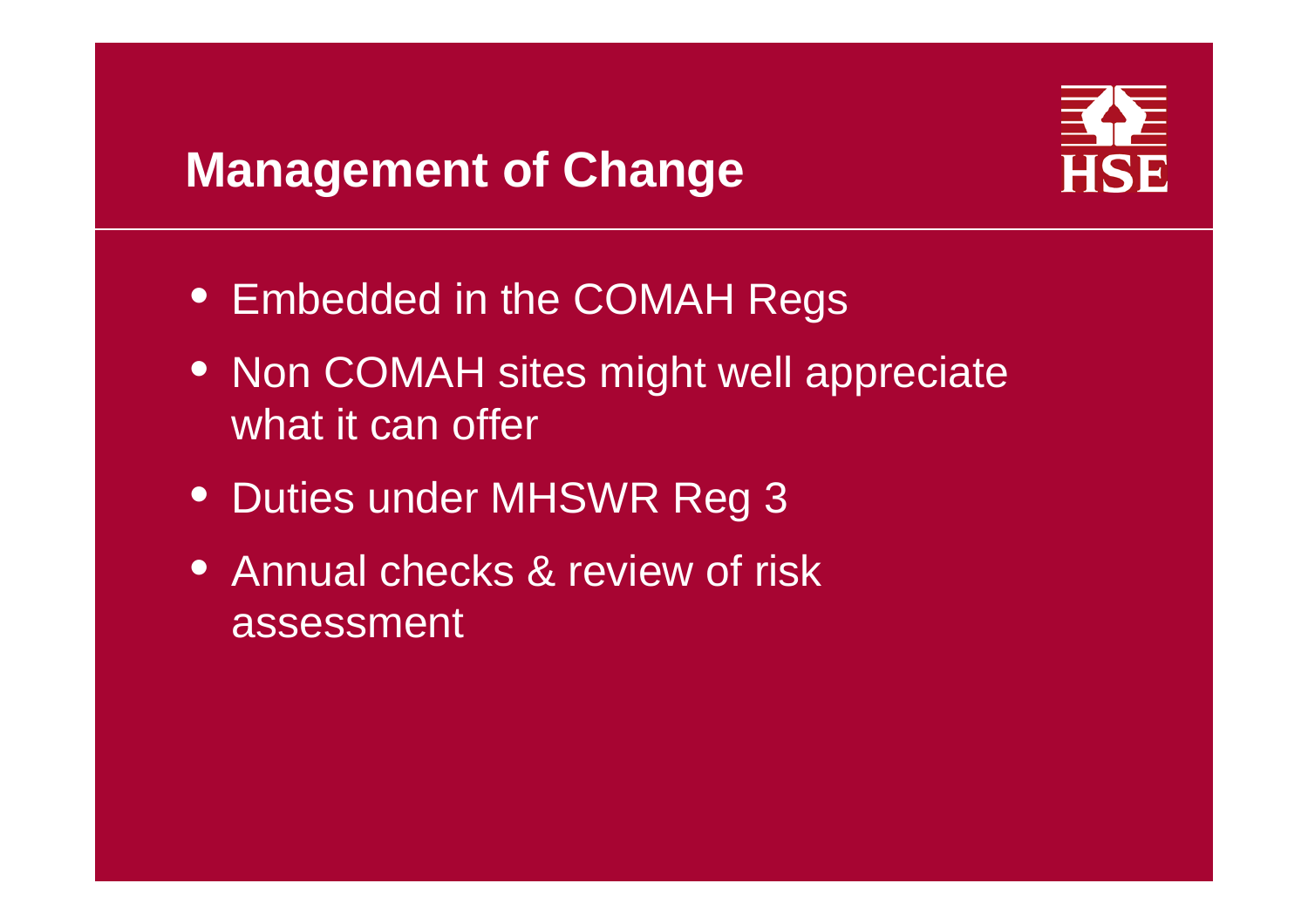

• Other relevant references:

- Control of substances hazardous to health (5th edition) – Approved Code of Practice & Guidance. L5

- Management of health & safety at work – Approved Code of Practice & guidance. L21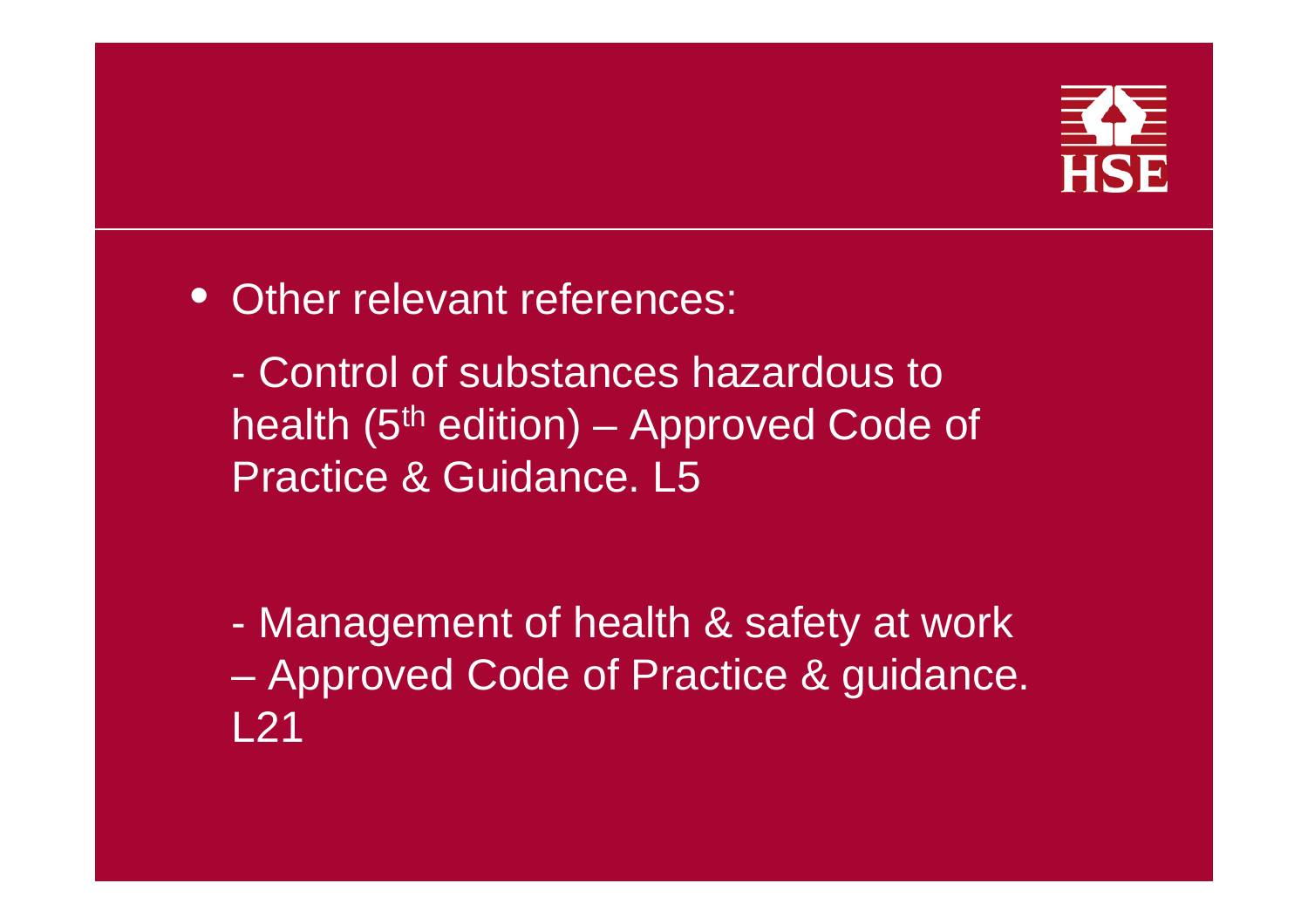### **HSE Enforcement Strategy**



- Three enforcement mechanisms available to Inspectors:
	- -Prohibition Notice
	- -Improvement Notice
	- -**Prosecution**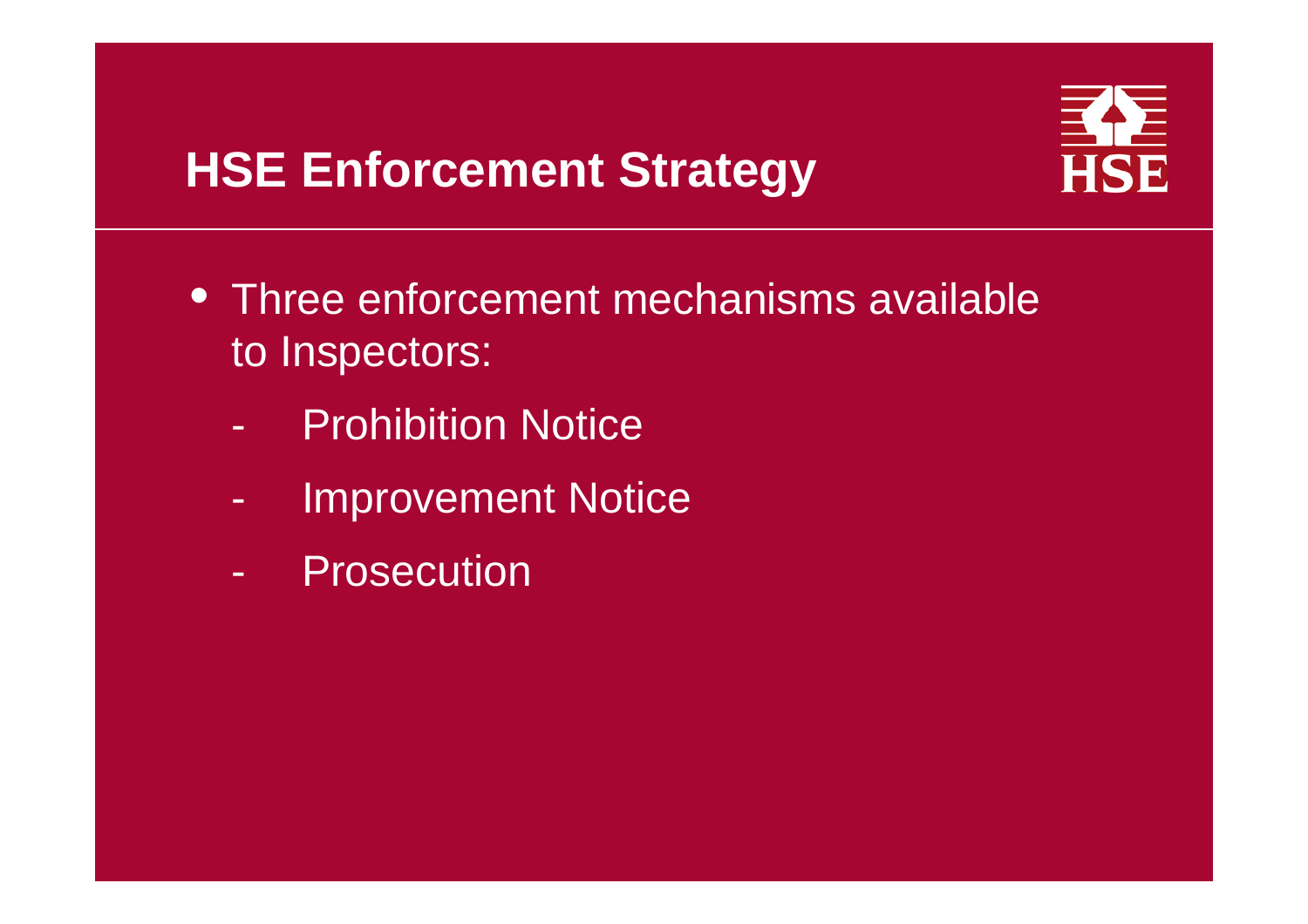

# **Prohibition Notice/Prosecution**

- Absence/inadequate assessment
- No water treatment programme
- No evidence of cleaning and or disinfection procedures

……………. all of which can lead to a risk of serious infection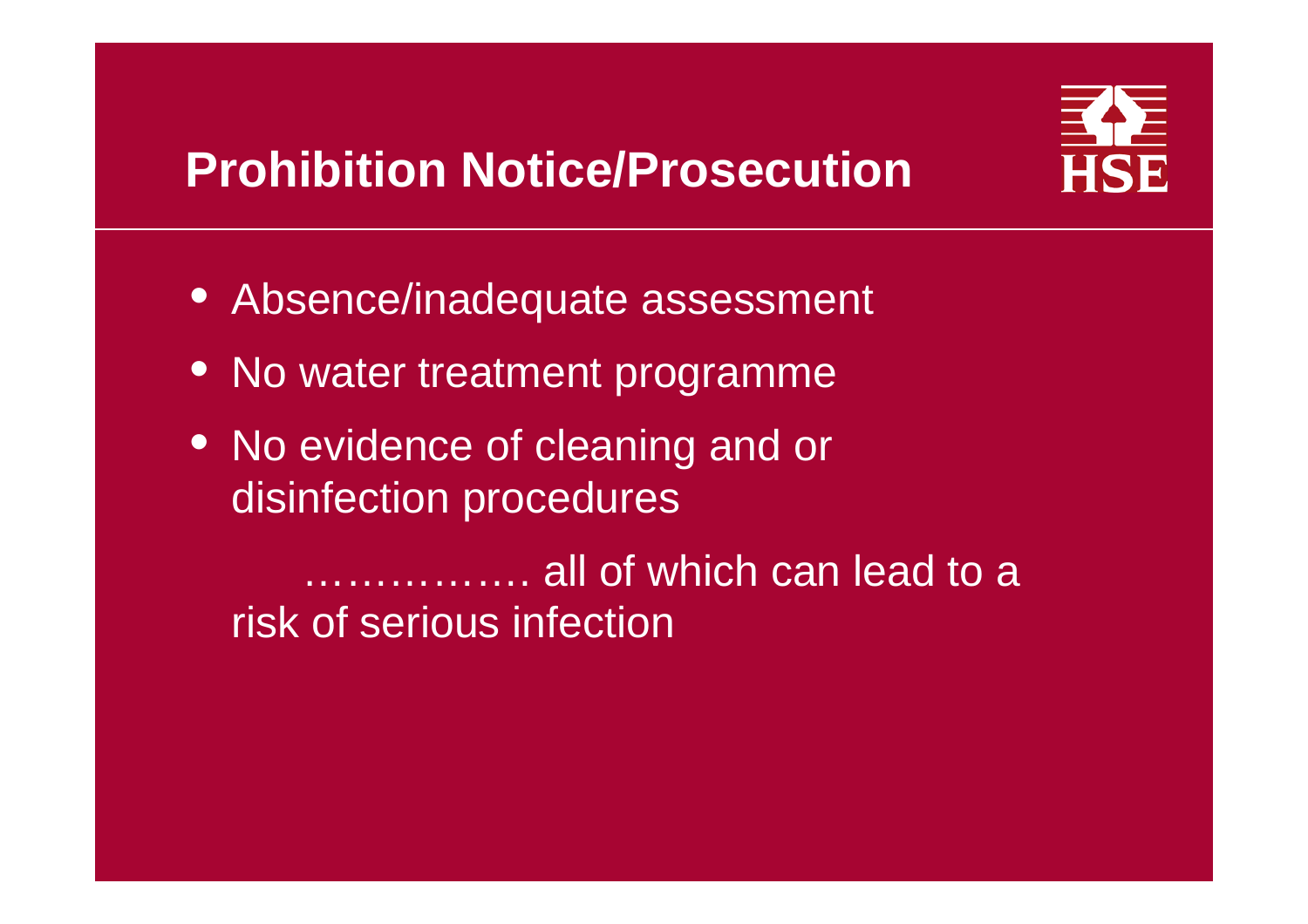

- Evidence of a clearly defined risk from the presence of organic contamination & absence of (or defective) drift eliminator
- Cumulative evidence of risk (over the longer term)